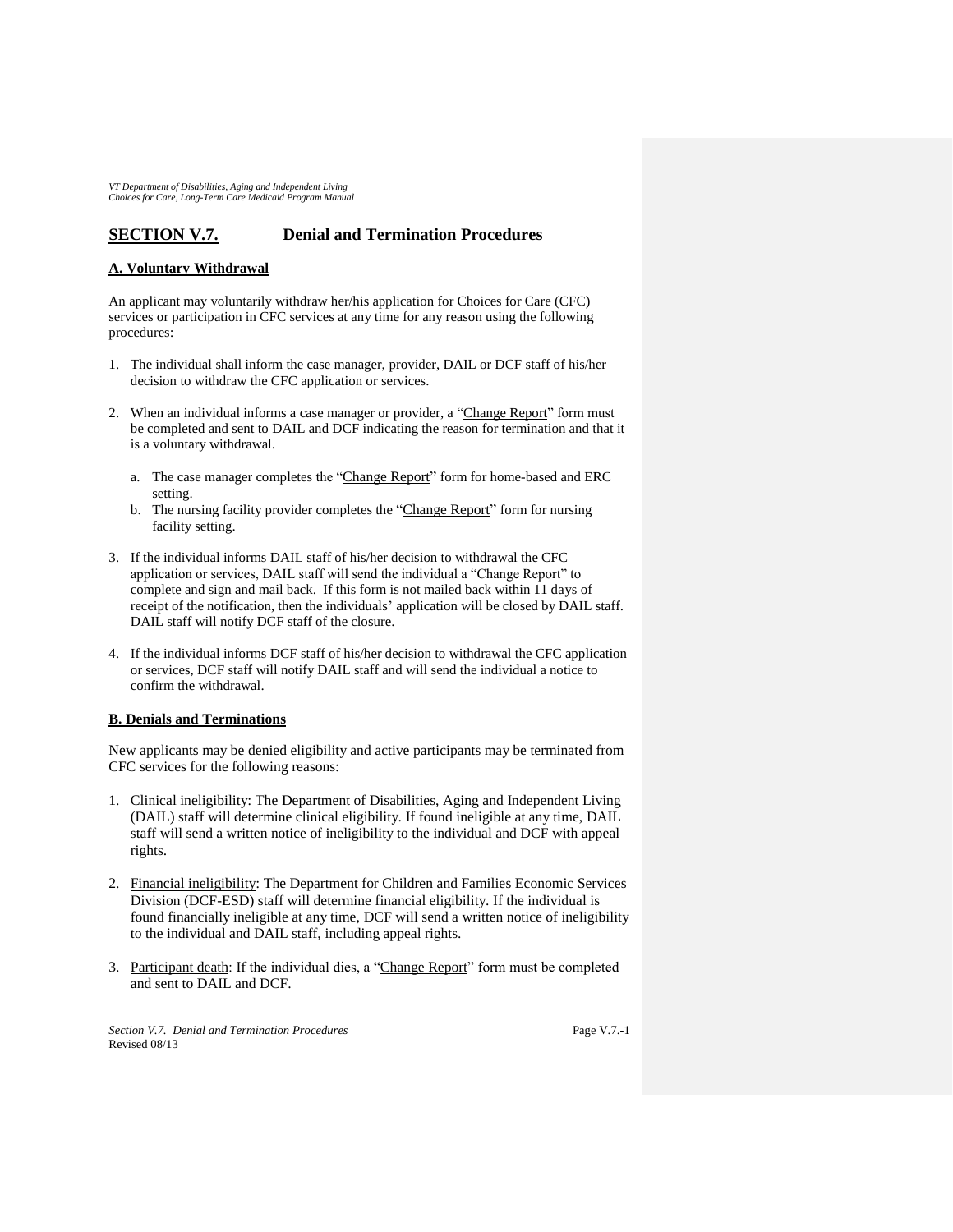- a. The case manager completes the form for the Home-Based, Adult Family Care and Enhanced Residential Care (ERC) setting.
- b. The nursing facility provider completes the form for nursing facility setting.
- 4. Permanent move out of state: If the individual permanently moves out of the state, a "Change Report" form must be completed and sent to DAIL and DCF. **DAIL staff**  will send a written notice of ineligibility with appeal rights to the individual and DCF if the denial or termination is involuntary.
	- a. The case manager completes the "Change Report" form for home-based and ERC setting.
	- b. The nursing facility provider completes the "Change Report" form for nursing facility setting.
- 5. Stay out of state-exceeding 30 continuous days: If the individual leaves the state for more than 30 continuous days, a "Change Report" form must be completed and sent to DAIL and DCF. DAIL staff will send a written notice of ineligibility with appeal rights to the individual and DCF if the denial or termination is involuntary.
	- a. The case manager completes the "Change Report" form for home-based and ERC setting.
	- b. The nursing facility provider completes the "Change Report" form for nursing facility setting.
- 6. The individual no longer requires CFC services to remain in setting of choice: If the case manager or provider(s) has evidence which leads him or her to believe that the individual no longer requires CFC services to remain in the setting of their choice, a "Change Report" form must be completed and sent to DAIL and DCF. **DAIL staff**  will send a written notice of ineligibility with appeal rights to the individual and DCF if the denial or termination is involuntary.
	- a. The case manager completes the "Change Report" form for Home-Based, Adult Family Care and ERC setting.
	- b. The nursing facility provider completes the "Change Report" form for nursing facility setting.
- 7. Provider termination of services: In limited situations, a CFC **provider** may terminate services for the following reasons:
	- a. Non-payment of patient share by the individual or legal representative.
	- b. Dangerous environment placing staff at risk of physical harm.
	- c. Involuntary discharge from residential setting (ERC or nursing facility) according to DLP Licensing Regulations. *This does not include a voluntary transfer of setting within CFC services.*
	- d. Participant moves from AFC Home see Section V.7 #8 below.

It is expected that the provider will make all reasonable attempts to remedy the situation prior to termination of services. Efforts may include, but are not limited to, negotiated risk contracts, involvement of Adult Protective Services, family care conferences, and interdisciplinary team meetings. Efforts must be clearly documented and the provider must contact DAIL staff and the case manager (when applicable),

*Section V.7. Denial and Termination Procedures* Revised 08/13

Page V.7.-2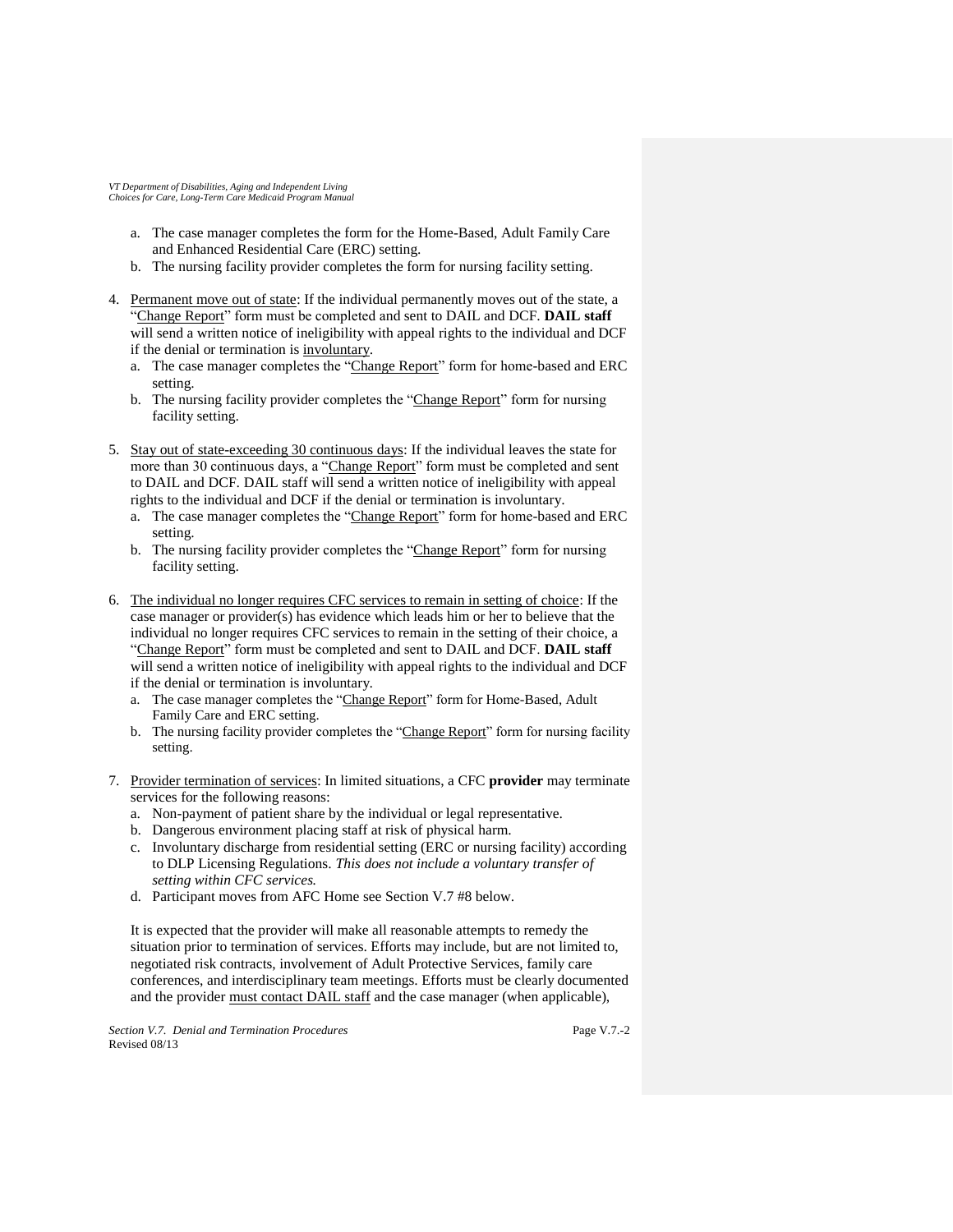prior to termination. Once a decision to terminate services has been made, the provider must send a written notice to the individual explaining the reasons for termination. Licensed facilities (ERC and NF) must follow existing regulations regarding discharge notices.

If the provider has terminated services, the situation is not remedied after 30 days, and other CFC services are not being successfully utilized, the individual may be terminated from CFC services. The provider must consult with DAIL staff prior to termination. A "Change Report" from must be completed and sent to DAIL. DAIL staff will send a written notice with appeal rights to the individual and DCF if the denial or termination is involuntary.

- a. The case manager completes the "Change Report" form for home-based and ERC setting.
- b. The nursing facility provider completes the "Change Report" form for nursing facility setting.

## 8. Adult Family Care Home Moves:

- A. Voluntary move from an AFC Home.
	- a. Participants (or legal representative) who wish to move, must give at least a 30 day notice to the AFC Home provider (according to the Live-In Agreement), unless otherwise agreed upon by both the participant (and legal representative) and AFC Home provider.
	- b. Participants (or legal representative) must be included in the decision-making process with the Authorized Agency and AFC home concerning the selection of an alternative placement if applicable.
- B. Involuntary move from an AFC Home.

The AFC home or Authorized Agency may initiate a move under the following circumstances:

- a. The participant presents a serious threat to self that cannot be resolved through person centered care planning and the participant is incapable of engaging in a negotiated risk agreement;
- b. The participant presents a serious threat to other residents of the home or staff that cannot be managed through interventions, person centered care planning or negotiated risk agreements;
- c. A court has ordered the move;
- d. The participant/legal representative failed to pay room & board in accordance with the live-in agreement;

*Section V.7. Denial and Termination Procedures* Revised 08/13